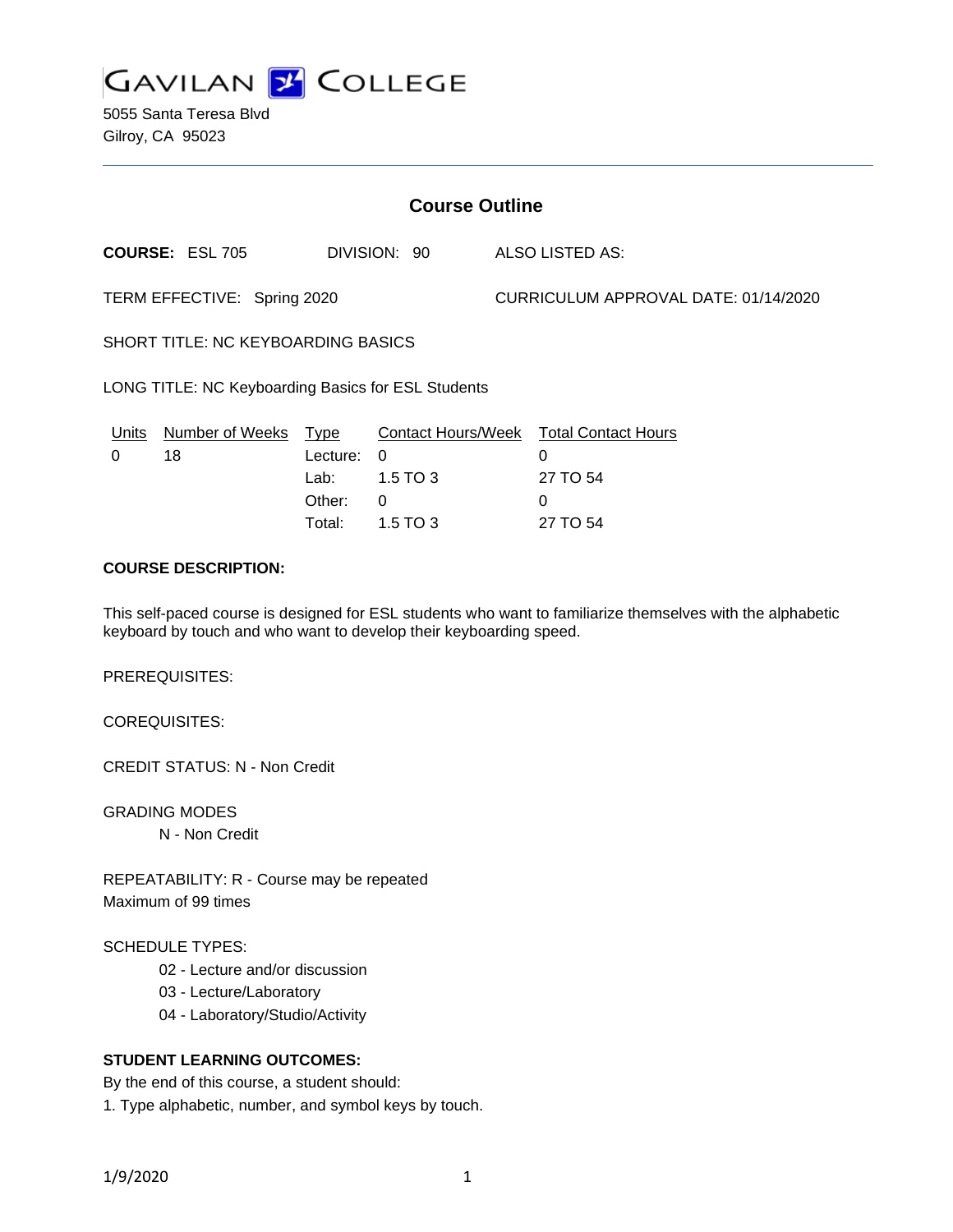#### **CONTENT, STUDENT PERFORMANCE OBJECTIVES, OUT-OF-CLASS ASSIGNMENTS**

Curriculum Approval Date: 01/14/2020 Part 1 ( total of 27 lab hours) Learning Alphabetic Keys Lesson 1-Home Row, Space Bar, Enter, I Lesson 1R-Review Lesson 2-E and N Lesson 3-Review Lesson 4-Left Shift, H, T, Period Lesson 5-R, Right Shift, C, O Lesson 6-W, Comma, B, P Lesson 7-Review Lesson 8-G, Question Mark, X, U Lesson 9-Q, M, V, Apostrophe Lesson 10-Z, Y, Quotation Mark, Tab Lesson 11-Review Lesson 12-Review Lesson 13-Review Student Performance Objective: The student will type alphabetic keys by touch. Part 2 (total of 27 lab hours) Learning Figure and Symbol Keys Lesson 14-1 and 8 Lesson 15-5 and 0 Lesson 16-2 and 7 Lesson 17-4 and 9 Lesson 18-3 and 6 Lesson 19-\$ and ?(hyphen), Number Expression Lesson 20-# and / Lesson 21-% and ! Lesson 22-( and ) and Backspace Key Lesson 23-& and : (colon), Proofreaders? Marks Lesson 24-Other Symbols Lesson 25-Assessment Learning Numeric Keypad Lessons 1-4 Student Performance Objectives: The student will type number and symbol keys by touch. The student will use numeric keypad to enter data.

# **METHODS OF INSTRUCTION:**

Computer assisted instruction, text lessons.